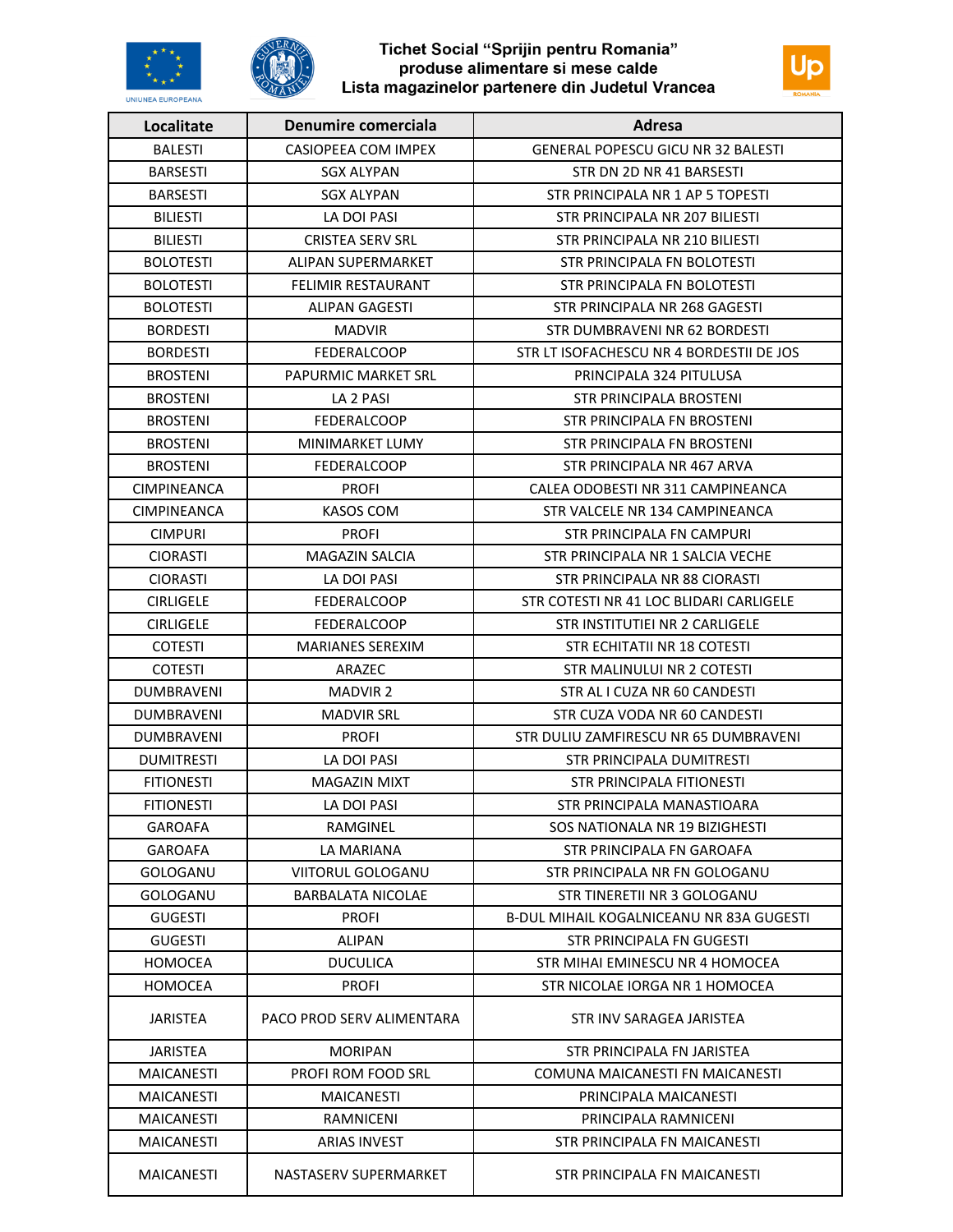



### Tichet Social "Sprijin pentru Romania" produse alimentare si mese calde Lista magazinelor partenere din Judetul Vrancea



| Localitate       | Denumire comerciala        | Adresa                                         |
|------------------|----------------------------|------------------------------------------------|
| <b>MARASESTI</b> | DONA 311 MARASESTI         | STR REPUBLICII NR 4 BL 1 PARTER MARASESTI      |
| <b>MARASESTI</b> | <b>PROFI</b>               | STR REPUBLICII NR 68 MARASESTI                 |
| <b>MARASESTI</b> | PANREX PRODUCT SUPERMARKET | STR ZORILOR NR 1 MARASESTI                     |
| <b>MARASESTI</b> | <b>EMIROX COMEX</b>        | <b>STR ZORILOR NR 37 MARASESTI</b>             |
| <b>MERA</b>      | LA DOI PASI                | STR MILCOVULUI NR 1 ROSIOARA                   |
| <b>MILCOVUL</b>  | <b>LAMOTESTI</b>           | PRINCIPALA LAMOTESTI                           |
| <b>MILCOVUL</b>  | MILCOV II                  | PRINCIPALA MILCOVUL                            |
| <b>MILCOVUL</b>  | MILCOV III                 | PRINCIPALA MILCOVUL                            |
| <b>MILCOVUL</b>  | <b>MILCOV I</b>            | STR PRINCIPALA MILCOVUL                        |
| <b>MOVILITA</b>  | <b>BALAS PROD</b>          | STR MOVILITEI NR 41 MOVILITA                   |
| <b>MOVILITA</b>  | LA COSTINEL                | STR MOVILITEI NR 41 MOVILITA                   |
| <b>MOVILITA</b>  | <b>PROFI</b>               | STR PRINCIPALA FN MOVILITA                     |
| ADJUD            | <b>KOSAROM</b>             | K24 - STR REPUBLICII NR 88                     |
| ADJUD            | <b>MAGAZIN ADJUD</b>       | REPUBLICII 60 ADJUD                            |
| ADJUD            | <b>PROFI</b>               | STR ONESTI NR 1A ADJUD                         |
| ADJUD            | <b>PENNY MARKET</b>        | STR REPUBLICII NR 6D STADIONUL MUNICIPAL ADJUD |
| ADJUD            | <b>MARCEL TRADING</b>      | STR REPUBLICII NR 89 PARTER ADJUD              |
| ADJUD            | SUPERMARKET ZANFIR ADJUD   | STR SIRET NR 24-26 BL 109 ADJUD                |
| ADJUD            | <b>PROFI</b>               | STR SIRET NR 4B ADJUD                          |
| ADJUD            | <b>PROFI</b>               | STR VASILE ALECSANDRI NR 9 ADJUD               |
| <b>FOCSANI</b>   | <b>CORIN</b>               | ALEEA 1 IUNIE NR 2 BL B4 AP 84                 |
| <b>FOCSANI</b>   | <b>CORIN</b>               | ALEEA ECHITATII NR 2 BL I 15 AP 4 FOCSANI      |
| <b>FOCSANI</b>   | ALMADO TOTAL DISTRIBUTION  | <b>BD BRAILEI NR 102 FOCSANI</b>               |
| <b>FOCSANI</b>   | <b>MAGAZIN SUD</b>         | <b>BD BUCURESTI 1 FOCSANI</b>                  |
| <b>FOCSANI</b>   | <b>PROFI</b>               | <b>B-DUL BUCURESTI NR 11 FOCSANI</b>           |
| <b>FOCSANI</b>   | PACO PROD SERV ALIMENTARA  | <b>B-DUL BUCURESTI NR 13</b>                   |
| <b>FOCSANI</b>   | <b>BIG MARKET</b>          | <b>B-DUL BUCURESTI NR 16A FOCSANI</b>          |
| <b>FOCSANI</b>   | PACO PROD SERV ALIMENTARA  | <b>B-DUL GARII NR 18 FOCSANI</b>               |
| <b>FOCSANI</b>   | ZITAMA BARCOM-MAGAZIN MIXT | B-DUL INDEPENDENTEI NR 47 FOCSANI              |
| <b>FOCSANI</b>   | FOOD SHOP & BISTRO ZANFIR  | B-DUL REPUBLICII NR 64 FOCSANI                 |
| <b>FOCSANI</b>   | SUPERMARKET ZANFIR         | <b>B-DUL REPUBLICII NR 64 FOCSANI</b>          |
| <b>FOCSANI</b>   | <b>PROFI</b>               | B-DUL REPUBLICII NR 82 FOCSANI                 |
| <b>FOCSANI</b>   | <b>DM DROGERIE</b>         | <b>B-DUL UNIRII NR 11 FOCSANI</b>              |
| <b>FOCSANI</b>   | DONA 332 FOCSANI 2         | <b>B-DUL UNIRII NR 33 BL 33 FOCSANI</b>        |
| <b>FOCSANI</b>   | PACO PROD SERV ALIMENTARA  | <b>B-DUL UNIRII NR 49 FOCSANI</b>              |
| <b>FOCSANI</b>   | DONA 88 FOCSANI 1          | <b>B-DUL UNIRII NR 59 PARTER FOCSANI</b>       |
| <b>FOCSANI</b>   | PACO CENTRAL FOCSANI       | B-DUL UNIRII NR 63 FOCSANI                     |
| <b>FOCSANI</b>   | <b>KFC VN FOCSANI DT</b>   | CALEA MOLDOVEI NR 32 FOCSANI                   |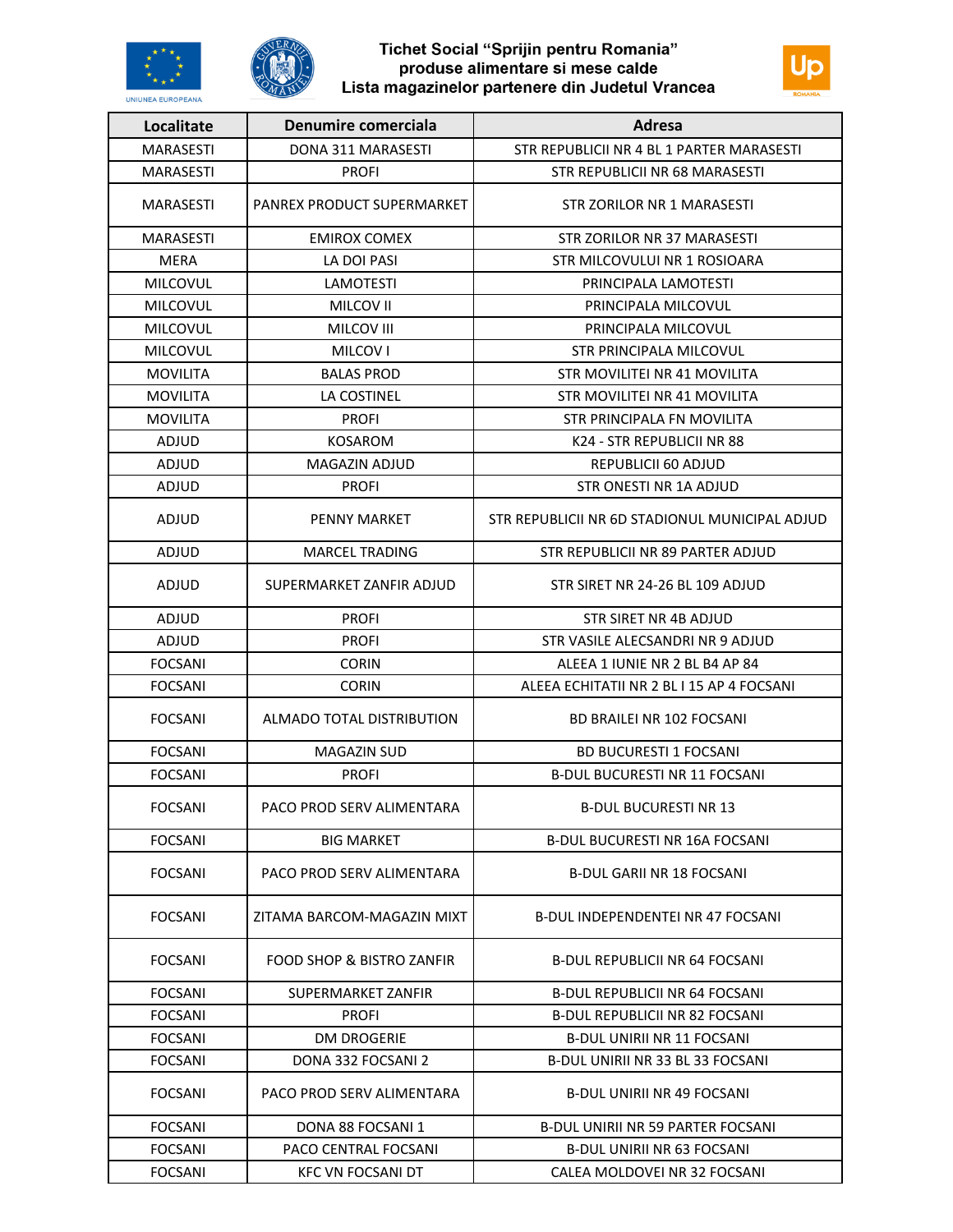

### Tichet Social "Sprijin pentru Romania" produse alimentare si mese calde Lista magazinelor partenere din Judetul Vrancea



| Localitate     | Denumire comerciala       | Adresa                                        |
|----------------|---------------------------|-----------------------------------------------|
| <b>FOCSANI</b> | SUPERSTAR COM             | CALEA MOLDOVEI NR 32 FOCSANI                  |
| <b>FOCSANI</b> | ALMADO VN PIATA           | <b>INDEPENDENTEI NR 21 FOCSANI</b>            |
| <b>FOCSANI</b> | ABE 2001                  | PIATA MOLDOVEI BOXA 5 FOCSANI                 |
| <b>FOCSANI</b> | ABE 2001                  | PIATA MOLDOVEI BOXA 6 FOCSANI                 |
| <b>FOCSANI</b> | ABE 2001                  | PIATA MOLDOVEI BOXA 7 FOCSANI                 |
| <b>FOCSANI</b> | <b>BOXA</b>               | PIATA MOLDOVEI FOCSANI                        |
| <b>FOCSANI</b> | <b>HALA CARNE</b>         | PIATA MOLDOVEI FOCSANI                        |
| <b>FOCSANI</b> | <b>HALA PASARE</b>        | PIATA MOLDOVEI FOCSANI                        |
| <b>FOCSANI</b> | <b>HALA PREPARATE</b>     | PIATA MOLDOVEI FOCSANI                        |
| <b>FOCSANI</b> | <b>MAGAZIN PIATA</b>      | PIATA MOLDOVEI FOCSANI                        |
| <b>FOCSANI</b> | <b>MAGAZIN PIATA 2</b>    | PIATA MOLDOVEI FOCSANI                        |
| <b>FOCSANI</b> | LA BUNELU                 | PIATA MOLDOVEI NR 1 MODUL TIP D NR 17 FOCSANI |
| <b>FOCSANI</b> | <b>PENNY MARKET</b>       | STR 1 DECEMBRIE 1918 NR 4 FOCSANI             |
| <b>FOCSANI</b> | SUPERMARKET ZANFIR GARA   | STR BARSEI NR 6B FOCSANI                      |
| <b>FOCSANI</b> | <b>MNB LAURA</b>          | STR BARSEI NR NR 5A FOCSANI                   |
| <b>FOCSANI</b> | PACO PROD SERV ALIMENTARA | STR BICAZ NR 17BIS FOCSANI                    |
| <b>FOCSANI</b> | <b>FOCSANI</b>            | STR BRAILEI NR 143 FOCSANI                    |
| <b>FOCSANI</b> | <b>MAXI COM</b>           | STR BRAILEI NR 40 FOCSANI                     |
| <b>FOCSANI</b> | <b>ZAMFIR</b>             | STR BUCEGI NR 20 BL 20 AP 9 FOCSANI           |
| <b>FOCSANI</b> | PACO PROD SERV ALIMENTARA | STR BUCEGI NR 21 FOCSANI                      |
| <b>FOCSANI</b> | PACO PROD SERV ALIMENTARA | STR BUCEGI NR 9 FOCSANI                       |
| <b>FOCSANI</b> | ZANFIR DEPOZIT CASH&CARRY | STR CALEA MOLDOVEI NR 18A FOCSANI             |
| <b>FOCSANI</b> | PACO CALEA MOLDOVEI       | STR CALEA MOLDOVEI NR 33 FOCSANI              |
| <b>FOCSANI</b> | PACO PROD SERV ALIMENTARA | STR CONSTRUCTORULUI NR 13 FOCSANI             |
| <b>FOCSANI</b> | DONA 215 FOCSANI 3        | STR CUZA VODA NR 1 FOCSANI                    |
| <b>FOCSANI</b> | PACO PROD SERV ALIMENTARA | STR CUZA VODA NR 17 FOCSANI                   |
| <b>FOCSANI</b> | PACO CENTRAL FOCSANI      | STR CUZA VODA TARLAUA 30 PARCELA 153 FOCSANI  |
| <b>FOCSANI</b> | SUPERMARKET ZANFIR CENTRU | STR DIMITRIE CANTEMIR NR 1-3 FOCSANI          |
| <b>FOCSANI</b> | <b>PROFI</b>              | STR LUPENI NR 11-13 FOCSANI                   |
| FOCSANI        | PACO PROD SERV ALIMENTARA | STR LUPENI NR 46 FOCSANI                      |
| FOCSANI        | <b>MAGAZIN ONASIS</b>     | STR MAGURA NR 123 FOCSANI                     |
| <b>FOCSANI</b> | <b>MCA COMERCIAL</b>      | STR MAGURA NR 123 FOCSANI                     |
| <b>FOCSANI</b> | SUPERMARKET ZANFIR        | STR MAGURA NR 98 FOCSANI                      |
| <b>FOCSANI</b> | SUPERMARKET ZANFIR        | STR MAIOR GHEORGHE PASTIA NR 1 FOCSANI        |
| <b>FOCSANI</b> | PENNY MARKET              | STR MARASESTI NR 4A FOCSANI                   |
| FOCSANI        | <b>PROFI</b>              | STR PIATA MOLDOVEI COMPLEX MIORITA FOCSANI    |
| <b>FOCSANI</b> | DONA 161 FOCSANI 4        | STR PIATA MOLDOVEI NR 1 FOCSANI               |
| <b>FOCSANI</b> | SUPERMARKET ZANFIR PIATA  | STR PIATA MOLDOVEI NR 3 CORP 15 FOCSANI       |
| <b>FOCSANI</b> | ABE 2001                  | STR REPUBLICII NR 66 FOCSANI                  |
| <b>FOCSANI</b> | PACO NON STOP ODOBESTI    | STR STEFAN CEL MARE NR 32 FOCSANI             |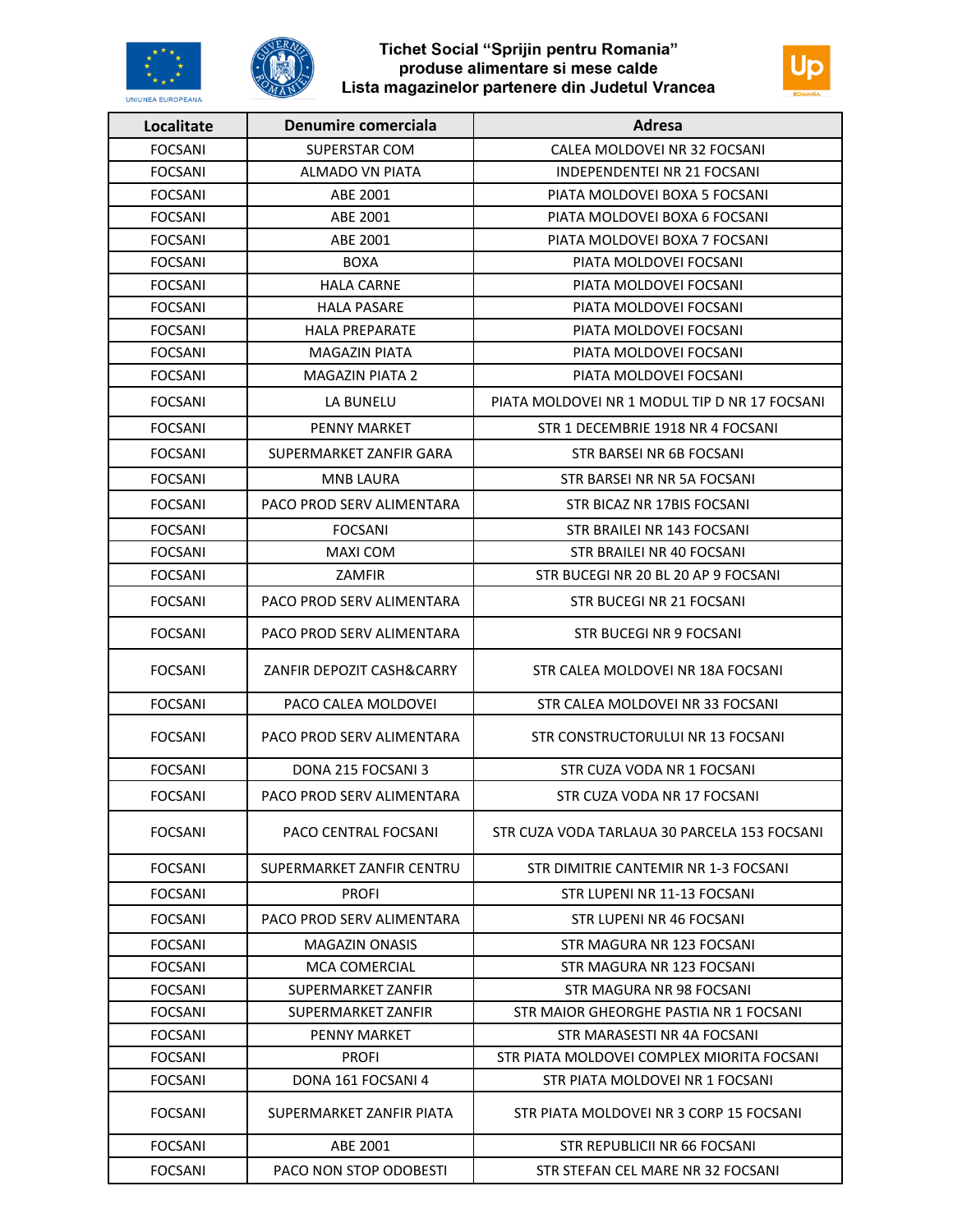

## Tichet Social "Sprijin pentru Romania" produse alimentare si mese calde<br>Lista magazinelor partenere din Judetul Vrancea



| Localitate      | Denumire comerciala          | Adresa                                   |
|-----------------|------------------------------|------------------------------------------|
| <b>FOCSANI</b>  | RESTAURANT AMBASADOR         | <b>STR TROTUS NR 10 FOCSANI</b>          |
| <b>FOCSANI</b>  | <b>PROFI</b>                 | STR UNIRII NR 18 FOCSANI                 |
| <b>FOCSANI</b>  | <b>PENNY MARKET</b>          | STR VALCELE NR 15E FOCSANI               |
| <b>FOCSANI</b>  | <b>ELECTRIC</b>              | STR VALCELE NR 58 FOCSANI                |
| <b>FOCSANI</b>  | SUPERMARKET ZANFIR           | STR VRANCEI NR 2-4 FOCSANI               |
| <b>NANESTI</b>  | CALIENI                      | PRINCIPALA CALIENII NOI                  |
| <b>NANESTI</b>  | <b>CALIENI I</b>             | PRINCIPALA CALIENII NOI                  |
| <b>NANESTI</b>  | <b>NANESTI</b>               | PRINCIPALA NANESTI                       |
| <b>NANESTI</b>  | <b>FEDERALCOOP</b>           | STR PRINCIPALA FN LOC NANESTI NANESTI    |
| NANESTI         | PREFABRICATE ROMITAL         | STR PRINCIPALA NR 91 NANESTI             |
| <b>NARUJA</b>   | <b>MARKET COCOS</b>          | STR PRINCIPALA FN NARUJA                 |
| <b>ODOBESTI</b> | <b>MAGAZIN AURORA</b>        | LIBERTATII 38 ODOBESTI                   |
| <b>ODOBESTI</b> | <b>PACO PROD SERV</b>        | STR STEFAN CEL MARE NR 32 ODOBESTI       |
| <b>ODOBESTI</b> | ANA & CORNEL                 | STR STEFAN CEL MARE NR 40 ODOBESTI       |
| <b>ODOBESTI</b> | SUPERMARKET PACO PROD SERV   | STR STEFAN CEL MARE NR 40                |
| <b>ODOBESTI</b> | <b>PROFI</b>                 | STR STEFAN CEL MARE NR 41 ODOBESTI       |
| <b>PALTIN</b>   | <b>DOLDOR MARKET</b>         | STR PRINCIPALA FN PALTIN                 |
| <b>PANCIU</b>   | MAGAZIN GARA                 | <b>B-DUL INDEPENDENTEI NR 105 PANCIU</b> |
| <b>PANCIU</b>   | <b>PROFI</b>                 | STR CIPRIAN PORUMBESCU NR 12 PANCIU      |
| <b>PANCIU</b>   | SUPERMARKET ZANFIR           | STR NICOLAE TITULESCU NR 59 PANCIU       |
| <b>PANCIU</b>   | LEXANA MARKET                | STR NICOLAE TITULESCU NR 66-68 PANCIU    |
| <b>PANCIU</b>   | <b>BETTY MARKET</b>          | STR NICOLAE TITULESCU NR 71 PANCIU       |
| <b>PANCIU</b>   | LA BUNELU                    | STR NICOLAE TITULESCU NR 74 PANCIU       |
| <b>PANCIU</b>   | <b>VICTOR MARKET</b>         | STR NICOLAE TITULESCU NR 85 PANCIU       |
| <b>PAUNESTI</b> | <b>PROFI</b>                 | STR CENTRU NR 1 PAUNESTI                 |
| PLOSCUTENI      | LA DOI PASI                  | STR PRINCIPALA FN PLOSCUTENI             |
| <b>POIANA</b>   | LA 2 PASI                    | STR PRINCIPALA FN POIANA CRISTEI         |
| <b>POPESTI</b>  | FEDERALCOOP                  | STR VINULUI NR 1 TERCHESTI               |
| <b>RACOASA</b>  | GINOMAR                      | STR PRINCIPALA NR FN RACOASA             |
| RASTOACA        | RASTOACA                     | PRINCIPALA RASTOACA                      |
| RASTOACA        | LA POLENTA                   | STR BRAILEI NR 220 RASTOACA              |
| SIHLEA          | DARDANIELA                   | STR PRINCIPALA SIHLEA                    |
| <b>SLOBOZIA</b> | SUPERMARKET MALL             | STR PRINCIPALA FN SLOBOZIA BRADULUI      |
| SLOBOZIA        | BARBALATA NICOLAE            | STR PRICIPALA NR 126 JILISTE             |
| <b>SLOBOZIA</b> | ZITAMA                       | STR PRINCIPALA NR 2 SLOBOZIA CIORASTI    |
| <b>SPULBER</b>  | <b>II CHIRIAC V CRISTINA</b> | PRINCIPALA CARSOCHESTI-CORABITA          |
| SPULBER         | II CHIRIAC V CRISTINA        | PRINCIPALA SPULBER                       |
| <b>STRAOANE</b> | LA DOI PASI                  | PRIMARIEI STRAOANE                       |
| STRAOANE        | GINOMAR                      | STR EROILOR NR 165 STRAOANE              |
| <b>SURAIA</b>   | <b>ALIPAN</b>                | STR PRINCIPALA FN SURAIA                 |
| <b>SURAIA</b>   | ALIPAN SURAIA                | STR PRINCIPALA FN SURAIA                 |
| <b>SURAIA</b>   | LOTRU COM                    | STR PRINCIPALA NR 1 SURAIA               |
| <b>SURAIA</b>   | <b>PROFI</b>                 | STR PRINCIPALA NR 178 SURAIA             |
| TATARANU        | BORDEASCA NOUA               | PRINCIPALA BORDEASCA NOUA                |
| TATARANU        | <b>BORDEASCAI</b>            | PRINCIPALA BORDEASCA VECHE               |
| TATARANU        | <b>BORDEASCA III</b>         | PRINCIPALA BORDEASCA VECHE               |